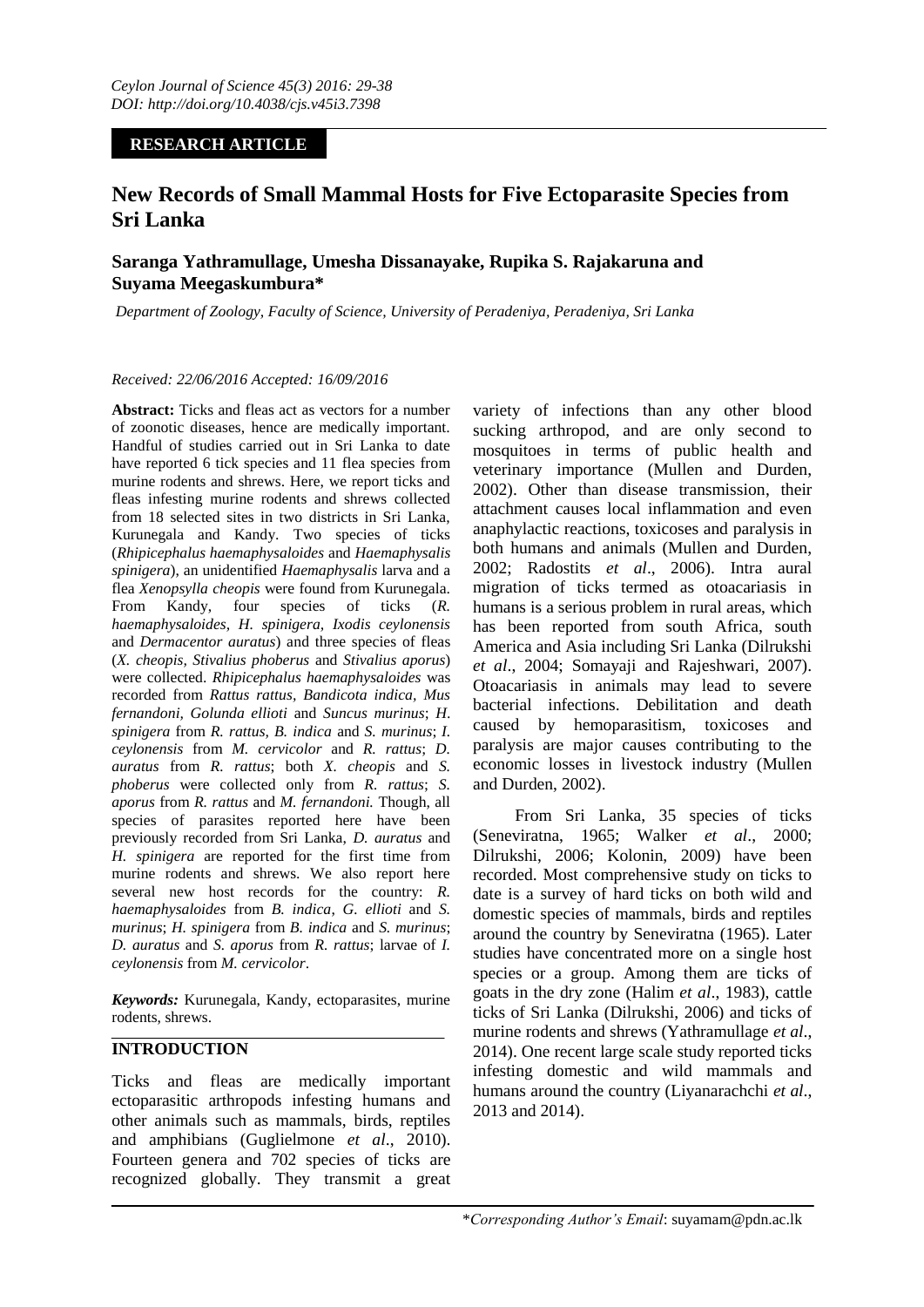Fleas mainly infest mammals and birds. There are 246 genera and about 2,575 species and sub species of fleas recorded worldwide. They are vectors for many bacterial diseases such as plague, Murine typhus, Q fever and tularemia around the world (Stenseth *et al*., 2008). They also serve as intermediate hosts of tape worm species that occasionally infect humans such as *Diphilidium caninum* of dogs and cats and *Hymenolepis diminuta* of rodents. They also cause flea bite allergies, dermatitis in humans and animals, and anemia in animals when present in large numbers (Mullen and Durden, 2002).

In Sri Lanka, 20 species of fleas have been recorded (Iyengar, 1973). Much of the contribution to the knowledge on indigenous flea fauna in Sri Lanka was from W. W. A. Phillips (1980), a prominent Zoologist who worked on mammals and birds of Sri Lanka in the 1930s. He recorded 11 species of fleas from 16 species and subspecies of rodents and shrews, during the course of his mammal surveys (Phillips, 1980). New flea species, *Nosopsyllus ceylonensis* and some other already known species collected during Phillips's surveys have been described or reported by Smith (1953). Many publications are also available on rat fleas as a result of extensive plague investigations carried out throughout the country during the early part of  $20<sup>th</sup>$  century (Hirst, 1933). A smaller study on ectoparasites of rats recorded four species of fleas from *R. rattus kandianus* (Thompson, 1938). A recent study reported two species of fleas from three species of endemic small mammals; *Stivalius aporus* from *Suncus montanus* and *Mus fernandoni*; *Nosopsyllus tamilanus* from *Solisorex pearsoni* (Yathramullage *et al*., 2014).

Here, we report species of ticks and fleas collected from murine rodents and shrews from two districts in Sri Lanka.

### **MATERIALS AND METHODS**

#### **Study sites**

Parasites were collected during the period between 2013 to 2014. Small mammals were captured using 40 mesh traps placed in each site for four consecutive days. Eight localities were sampled in Kurunegala: Bogollagama (07˚47'N, 80˚10'E, elevation 80m), Herathgama (07˚52'N,

80˚25'E, elevation 155 m), Ipalawa (07˚34'N, 80˚27'E, elevation 145 m), Kiwlegedara (07˚23'N, 80˚12'E, elevation 75 m), Malliyagoda (07˚24'N, 80˚28'E, elevation 170 m), Minhettiya (07˚35'N, 80˚18'E, elevation 100 m), Polgahawela (07˚19'N, 80˚17'E, elevation 75 m), Udawela (07˚33'N, 80˚02'E, elevation 40 m) and10 localities in Kandy: 4 in Peradeniya (07˚15'N, 80˚35' E, elevation 485 m; 07˚15'N, 80˚36' E, elevation 530 m; 07˚15'N, 80˚36'E, elevation 565 m; 07˚16'N, 80˚36' E, elevation 500 m), Mahakanda (07˚13'N, 80˚36'E, elevation 650 m), Doluwa (07˚11'N, 80˚36'E, elevation 575 m), Delthota (07˚10N', 80˚42'E, elevation 1000 m), Rathmalkaduwa (07˚10'N, 80˚33'E, elevation 500 m), Nawalapitiya (07˚02'N, 80˚32'E elevation 620 m) and Kadugannawa (07˚ 16'N, 80˚ 29'E, elevation 570 m). All Kurunegala sites are human dwellings with paddy fields, home gardens or vegetable gardens (Figure. 1). In Kandy, four Peradeniya sites are situated within the Peradeniya University premises. These four sites and Mahakanda site are dominated by grass species *Panicum maximum* with intermittent bushes and trees. Of the other sites, Rajawaththa and Doluwa, samples were taken near houses and Delthota, Rathmalkaduwa, Nawalapitiya and Kadugannawa are tea estates (Figure 1).

### **Collection of parasites and identification**

Parasites were collected by combing hair and manually picking using a pair of forceps and stored in 70% alcohol. They were observed under stereo  $(\times 45)$  and light microscopes  $(\times 400)$ . Some specimens were mounted on glass slides with or without potassium hydroxide clearing for identification and also to keep as reference material. All ticks and fleas and their speciesspecific characteristics and other important structures were photographed using a digital camera connected to stereomicroscope and Zeiss light microscope and imaging system. Measurements were taken using photomicrographs in image J software. Ticks were identified with the help of taxonomic keys and species descriptions in Kirwan (1935); Kohls (1950); Trapido *et al.* (1964); Seneviratna (1965); Rajagopalan and Boshell (1966); Walker *et al.* (2000) and fleas with Hopkins and Rothschild (1953) and Mardon (1981).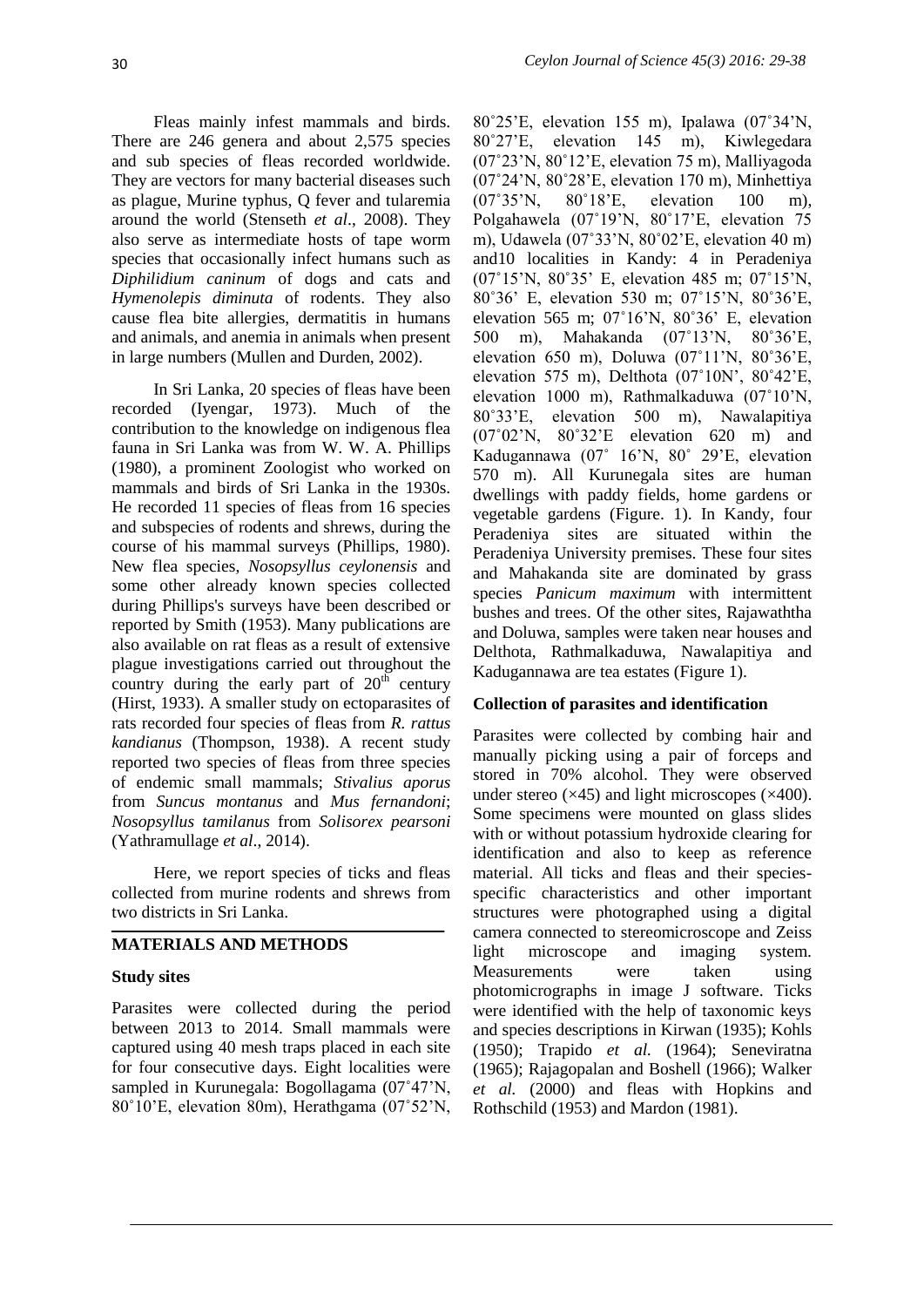

**Figure 1:** Maps identifying sampling localities of the two districts and photographs of representative study sites.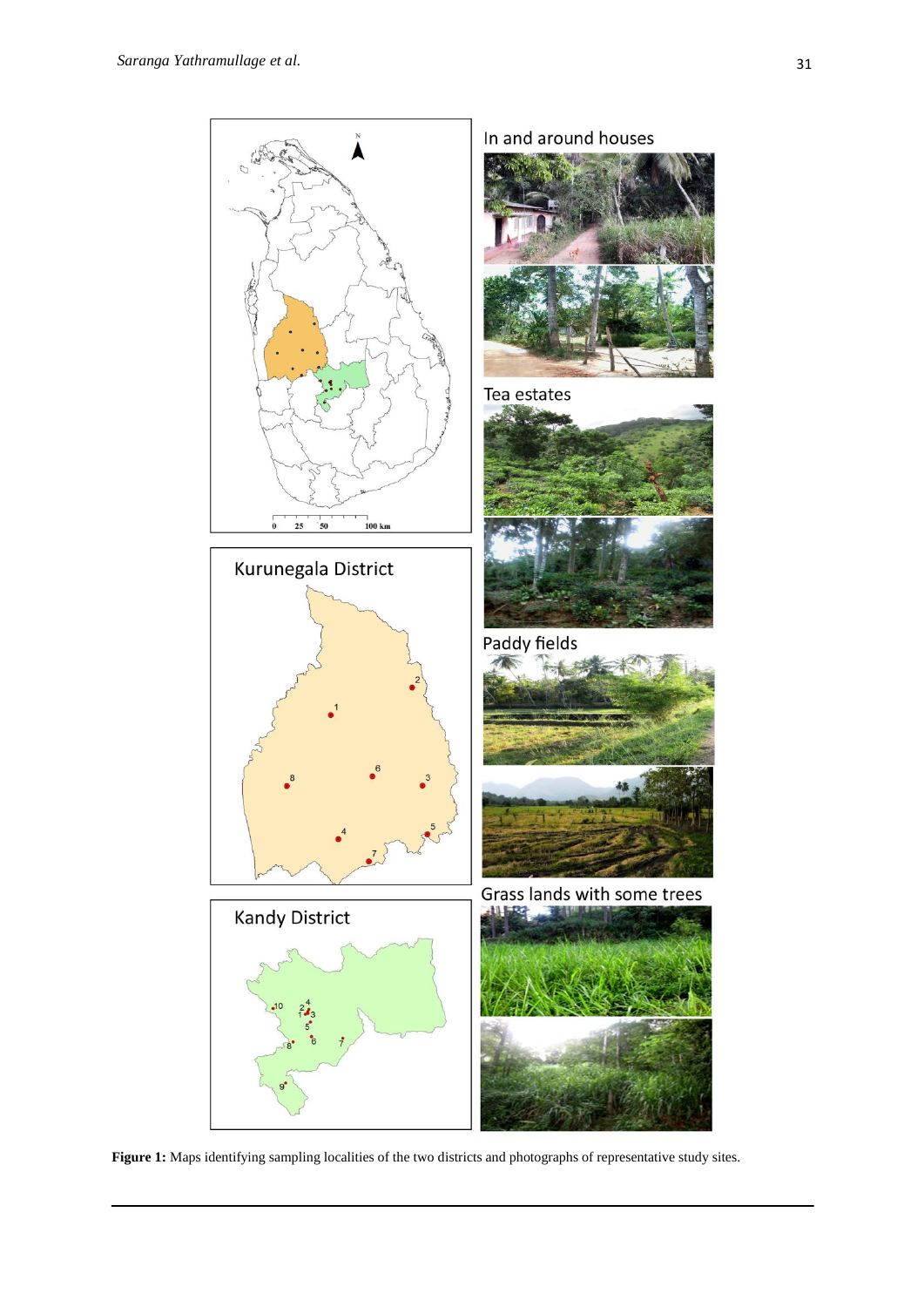### **RESULTS**

Eight small mammal species were found from both districts, of which six species (*R. rattus, B. indica, M. fernandoni, M. cervicolor, G. ellioti*  and *S. murinus*) were infested with four species of ticks (*R. haemaphysaloides, H. spinigera, I. ceylonensi, D. auratus)* and three species of fleas (*X. cheopis, S. phoberus, S. aporus). Bandicota bengalensis* (13 individuals) and *Mus musculus*  (5 individuals) did not have parasites. *Rattus rattus* was infested with all species of ticks and fleas recorded in the study. *Mus fernandoni* had *R. haemaphysaloides* and *S. aporus*. *Mus cervicolor* had *I. ceylonensis* only. *Golunda ellioti* had *R. haemaphysaloides*. Both *B. indica* and *S. murinus* had *R. haemaphysaloides* and *H. spinigera*. *Rattus rattus* was the most abundant species of small mammal found from both districts. *Rhipicephalus haemaphysaloides* and *X. cheopis* were the most abundant species of tick and flea species found. *Dermacentor auratus* and *H. spinigera* are reported for the first time from murine rodents and shrews in Sri Lanka. We also recorded several new hosts for four tick species and one flea species for the country: *R. haemaphysaloides* from *B. indica*, *G. ellioti* and *S. murinus*; *H. spinigera* from *B. indica* and *S. murinus*; *D. auratus* and *S. aporus* from *R. rattus*; larvae of *I. ceylonensis* from *M. cervicolor*.

### **Parasites collected from Kurunegala district**

A total of 131 individuals belonging to six species of small mammals were collected from Kurunegala: *Rattus rattus* (98), *Bandicota indica* (9), *Bandicota bengalensis* (7), *Mus cervicolor* (4), *M. musculus* (2) and *Suncus murinus* (11). Of these 26% (34/131) were infested with ticks (20.6%) or fleas (5.3%). None had mix infections. Only larval (L) and nymphal (N) stages of ticks and adult (A) fleas were recorded. Two species of ticks (*Rhipicephalus haemaphysaloides* and *Haemaphysalis*  *spinigera*), an unidentified *Haemaphysalis* larva and a flea *Xenopsylla cheopis* were recorded from *R. rattus*, *B. indica* and *S. murinus* (Table 1; Figures 2 and 3). *Rhipicephalus haemaphysaloides* was the commonest species infesting 25 out of 34 small mammals collected, others were rare; *H. spinigera* (1/34), *Haemaphysalis* larva (1/34) and *X. cheopis* (7/34). Nymphs and larvae of *R. haemaphysaloides* were found from *R. rattus*, *B. indica* and *S. murinus*; nymphs of *H*. *spinigera*  and *Haemaphysalis* larva were found from *S. murinus* and adult male (AM) and female (F) *X. cheopis* were recorded from *R. rattus.* All localities except one (Malliyagoda) had ectoparasite infested small mammals (Appendix 1). Ticks were found in all the sites with infested small mammals but fleas were recorded only from 3 sites.

### **Parasites collected from Kandy district**

From Kandy district, a total of 155 small mammals were trapped, which included 7 murine rodent species: *R. rattus* (99), *Mus cervicolor*  (17), *M. fernandoni* (14), *M. musculus* (3), *B. indica* (7), *B. bengalensis* (6), *Golunda ellioti* (3) and *S. murinus* (6). Of these small mammals, 33.5% (52/155) were infested, 14.2% with ticks 18% with fleas and 1.3% with both. Except three *I. ceylonensis* adult ticks found from *R. rattus* in Peradeniya University premises, all the other ticks were immature stages. All the fleas found were adults. Four species of ticks (*R. haemaphysaloides, H. spinigera, I. ceylonensis*  and *Dermacentor auratus*) and three species of fleas (*X. cheopis, Stivalius phoberus* and *S. aporus*) were collected from *R. rattus*, *M. cervicolor*, *M. fernandoni*, *B. indica* and *G. ellioti* (Table 1). *Rhipicephalus haemaphysaloides* (15/52)*, X. cheopis* (13/52)*, S. phoberus* (9/52) and *S. aporus* (11/52) were relatively abundant than the other 3 species; *H. spinigera* (4/52)*, I. ceylonensis* (4/52) and *D. auratus* (1/52).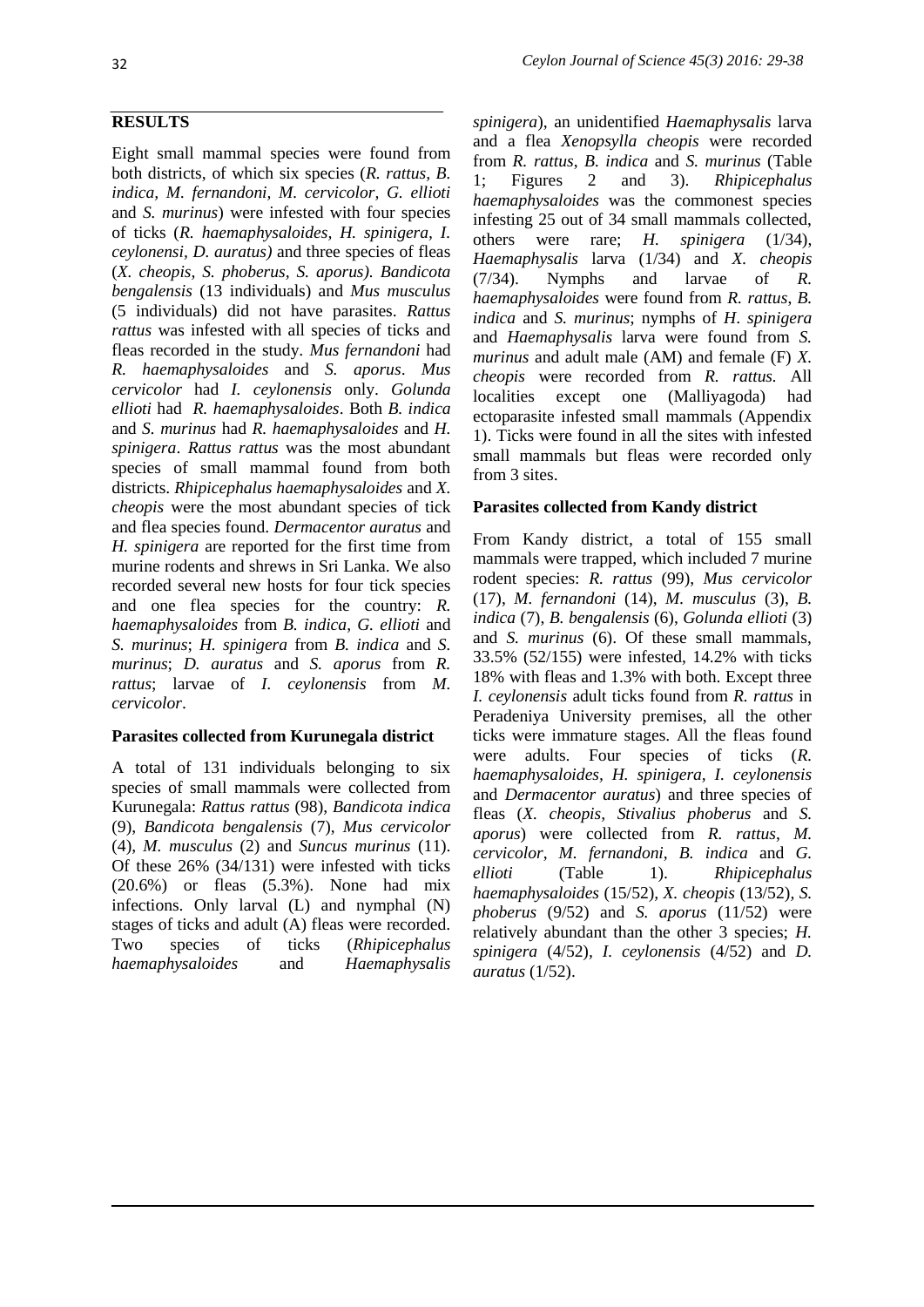| Table 1: Species of ticks and fleas (No of hosts infected with N:nymphs, L:larvae, M:males, F: females, AF: adult female) |  |
|---------------------------------------------------------------------------------------------------------------------------|--|
| collected from murine rodents and shrews in Kurunegala and Kandy districts.                                               |  |

|            | <b>Species of small</b> | <b>Species of ticks</b>                              | <b>Species of fleas</b>                 |
|------------|-------------------------|------------------------------------------------------|-----------------------------------------|
|            | mammal                  |                                                      |                                         |
|            | Rattus rattus           | Rhipicephalus haemaphysaloides                       | Xenopsylla cheopis (M/F:5)              |
|            |                         | $(N:13)$ , $(N/L:4)$ , $(L:1)$                       | $(M:1)$ $(F:1)$                         |
|            | Bandicota indica        | $R.$ haemaphysaloides $(N:2)(N/L:1)$                 |                                         |
| Kurunegala | <i>Suncus murinus</i>   | R. haemaphysaloides (N:1) (L:2)                      |                                         |
|            |                         | (N/L:1)                                              |                                         |
|            |                         | Haemaphysalis spinigera (N:1)                        |                                         |
|            |                         | Haemaphysalis sp. (L:1)                              |                                         |
|            |                         |                                                      |                                         |
|            | Rattus rattus           | Rhipicephalus haemaphysaloides $(N/L$ :              | Xenopsylla cheopis (M/F: 5),            |
|            |                         | 1), (N:8), (L:1)                                     | $(M:2)$ , $(F:6)$                       |
|            |                         | Haemaphysalis spinigera (N/L: 2),                    | Stivalius phoberus (M/F: 3), (M6)       |
|            |                         | (N:2)                                                | Stivalius aporus $(M/F:1)$ , $(F:1)$    |
|            |                         | <i>Ixodis ceylonensis (AF:2), <math>(N:1)</math></i> |                                         |
|            |                         | Dermacentor auratus $(N:1)$                          |                                         |
| Kandy      | Bandicota indica        | $R.$ haemaphysaloides $(N:1)$                        |                                         |
|            |                         | H. spinigera $(N:4)$                                 |                                         |
|            |                         | Haemaphysalis sp. (L:1)                              |                                         |
|            | Mus cervicolor          | <i>I. ceylonensis</i> $(L:1)$                        |                                         |
|            | Mus fernandoni          | $R.$ haemaphysaloides $(N:2)$                        | <i>S. aporus</i> (M:4); (F:2); (M/F: 3) |
|            | Golunda ellioti         | $R.$ haemaphysaloides $(N:1)$                        |                                         |



**Figure 2:** Ticks collected from Kurunegala and Kandy. *Rhipicephalus haemaphysaloides*: (A.1) nymph, (A.2) larva; *Haemaphysalis spinigera*: (B.1) nymph, (B.2) larva; *Dermacentor auratus nymph* (C); *Ixodis ceylonensis*: adult (D.1) nymph, (D.2) larva; (D.3).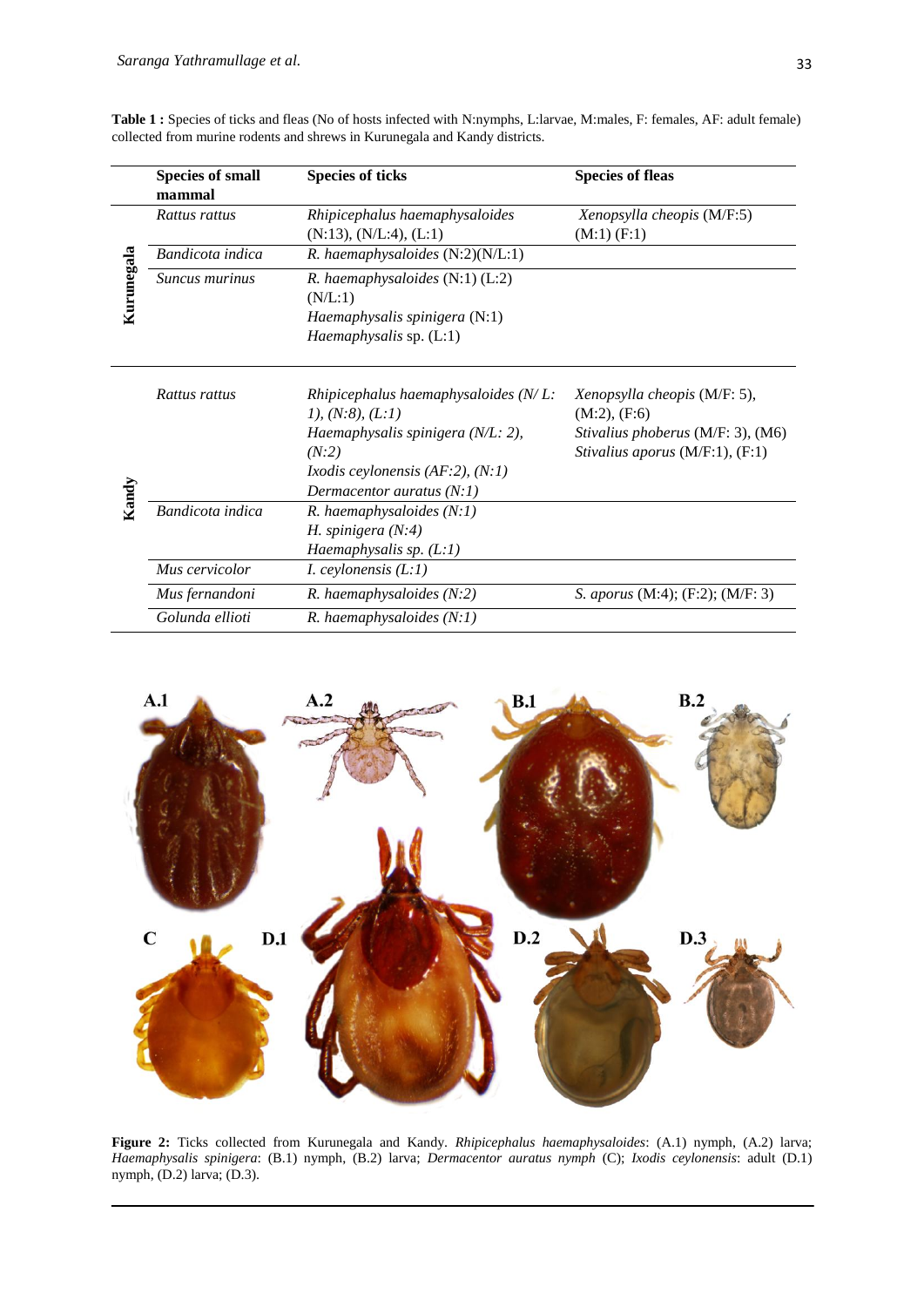

**Figure 3:** Fleas collected from Kurunegala and Kandy and their reproductive structures used in species identification. *Xenopsylla cheopis*: (A) and (a) male, (B) and (b): female; *Stivalius phoberus*: (C) and (c) male, (D) and (d) female; *Stivalius aporus*: (E) and (e) male, (F) and (f) female.

Of the ticks, nymphs and larvae of *R. haemaphysaloides* were recorded from *R. rattus, B. indica, M. fernandoni* and *G. ellioti;* nymphs and larvae of *H. spinigera* from *R. rattus, B. indica;* nymphs, larvae and adult females of *I. ceylonensis* from *R. rattus,* and *M. cervicolor;*  nymphs of *D. auratus* from *R. rattus;* and an unidentified *Haemophysalis sp.* from *B. indica.*  Of the fleas, *X. cheopis, S. phoberus* and *S. aporus* were recorded from *R. rattus* and the latter species from *M. fernandoni* (Table 1; Figures 1 and 2). Some small mammals (5.2 %) had mix infections with more than one tick species, flea species or both ticks and fleas. Four individuals of *R. rattus* had *I. ceylonensis*  (AF)/*R. haemaphysaloides* (N); *I. ceylonensis*  (AF)/ *Haemaphysalis* (L), *S. phoberus*/ *S. aporus* and *R. haemaphysaloides* (N)/ *Haemaphysalis*  (L), another two had *X. cheopis*/ *S. phoberus*. A *R. rattus* and a *M. fernandoni* had *S. phoberus* and *S. aporus*, respectively with *R. haemaphysaloides*. All localities had ectoparasite infested small mammals (Appendix 2).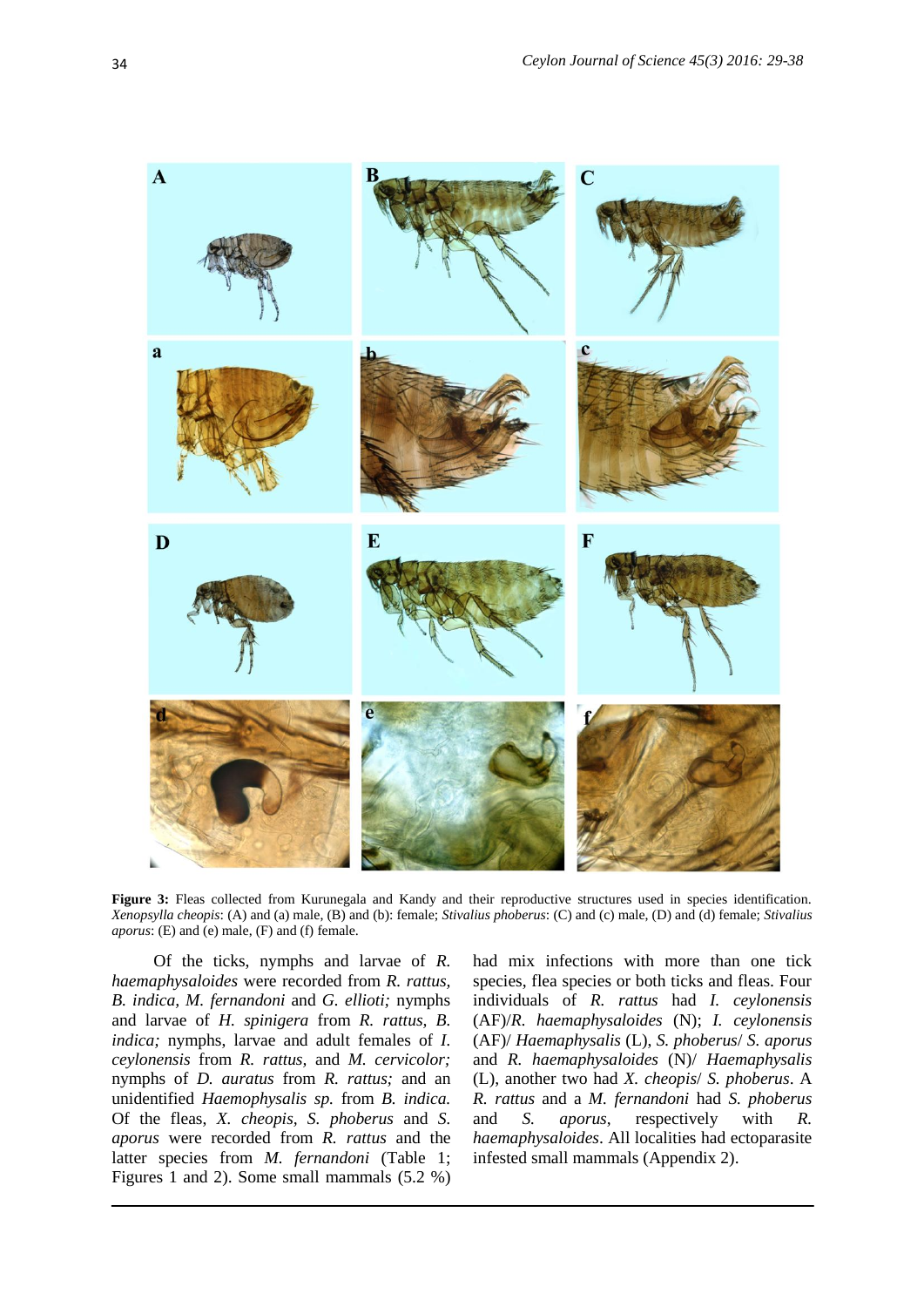#### **DISCUSSION**

All the tick and flea species recorded here have been previously reported from Sri Lanka, but *D. auratus* and *H. spinigera* are reported for the first time from murine rodents and shrews. We also report new host species for *R. haemaphysaloides*, *H. spinigera*, *I. ceylonensis*, *D. auratus* and *S. aporus*. Of the ticks, *R. haemaphysaloides* have previously been reported from many domesticated and farm animals such as dog, cat, cattle, water buffalo, sheep, goat, pig, horse, chicken, and from wild animals such as blacknaped hare, wild boar, mouse deer, barking deer, spotted deer, pangolin, wild buffalo, bear and owl. Immature stages of this tick species were recorded from humans (Dilrukshi, 2006, Liyanarachchi, 2014). Through the present study, three new host species are added to the above list; *B. indica*, *G. ellioti* and *S. murinus.* Outside Sri Lanka *R. haemaphysaloides* has been recorded in South and South East Asian countries and China; adults from large and middle sized mammals and immature stages from small mammals including rodents and insectivores (Kolonin, 2009). *Haemaphysalis spinigera* has been previously recorded from domesticated animals like dog, cat, cattle, chicken and in wild animals such as leopard, sloth bear, forest wagtail, porcupine and sambar from Sri Lanka (Senevirathna, 1965; Dilrukshi, 2006; Liyanaarachchi, 2013 and 2014). *Bandicota indica* and *S. murinus* are new hosts reported here for this species. In Nepal, India, China and Vietnam, adults of *H. spinigera* have been reported from large ungulates, carnivores and immature stages from small and middlesized mammals and birds. *Ixodis ceylonensis* is a species described from Sri Lanka (Kohls, 1950), which was first reported from mongoose, *Herpestes smithii zeylanicus* collected by W. W. A. Philips (1946). It was later recorded from *R. rattus kandianus,* Ceylon rudi mongoose (Senavirathna, 1965), *Crocidura miya*, *S. montanus* and *Solisorex pearsoni* (Yathramullage et al., 2014). From India it was reported from *Rattus* sp., *Bandicota* sp., *Mus booduga*, *G. ellioti*, jungle cat, leopard cat, wild monkey and squirrel. The chief host of *I. ceylonensis* was identified as *S. murinus* in India (Rajagopalan and Boshell, 1966). Here we report a new host for this species, *M. cervicolor. Dermacentor auratus* has been previously recorded from dog, chicken, wild boar, Sambar and sloth bear from Sri Lanka. Wild pig *Sus scorfa* is considered as

the main host of adult *D. auratus*. In the present study we found *D. auratus* nymph from *R. rattus* in Hantana area, where wild pigs are abundant, which may be hosting adult ticks. Outside Sri Lanka *D. auratus* has been recorded from south and south east Asian countries and China. Other than in wild pigs it is also found in domestic pig, bear, rhinoceros and deer (Kolonin, 2009). Immature stages are known to be parasitic chiefly on *Rattus* spp., carnivores, badgers, civets, mongooses, cats, leopards and tigers.

Some of the above reported species are known to act as vectors for many human diseases and hence, this report is of medical importance too. Both *R. haemaphysaloides* and *H. Spinigera* have been identified as principal vectors for Kyasanur Forest Disease (Kolonin, 2009), a viral disease endemic in India. Immature stages of *D. auratus* frequently parasitize humans and cause paralysis and facial palsy and it is a major species causing intra aural tick infestation. It is also identified as a carrier of Kyasanur forest disease virus, *Rickettsia* and *Anaplasma* strains (Hoogstral and Wassef, 1985; Ajithkumar *et al.,* 2012).

All flea species found in the present study have been reported previously from rodents and shrews studied here. *Stivalius aporus*, a flea which was originally described from India from a field rat, was later found from several other murine rodents (*Millardia meltada*, *R. rattus*, *Rattus nitidus*), shrews (*Suncus* sp.), domestic cat, tree shrews and squirrel, *Callosciurus flavimanus* (Mardon, 1981). In Sri Lanka it has been recorded from four murine rodents, *Rattus ohiensis*, *M. booduga*, *M cervicolor*, *M. fernandoni* and a shrew, *S. montanus* (Hirst, 1933; Phillips, 1980; Mardon, 1981; Yathramullage *et al.,* 2014). *Stivalius phoberus* is an endemic flea. It has been recorded from murine rodents (*R. rattus, R. ohiensis, R. montanus, M. mayori, M. musculus* and *B. indica*), *S. montanus*, squirrel *Funambulus palmarum* and jungle cock (Hirst, 1933; Smit, 1953; Mardon, 1981, Yathramullage *et al.,* 2014). *Xenopsylla cheopis*, the oriental rat flea had originated from Egypt and distributed worldwide through ships carrying rats. *Rattus rattus* and *R. norvegicus* are the main hosts of *X. cheopis*, however it also feeds on primates including humans. It is a vector for *Yersina pestis*, causative agent for plague, which has caused huge historic pandemics and epidemics,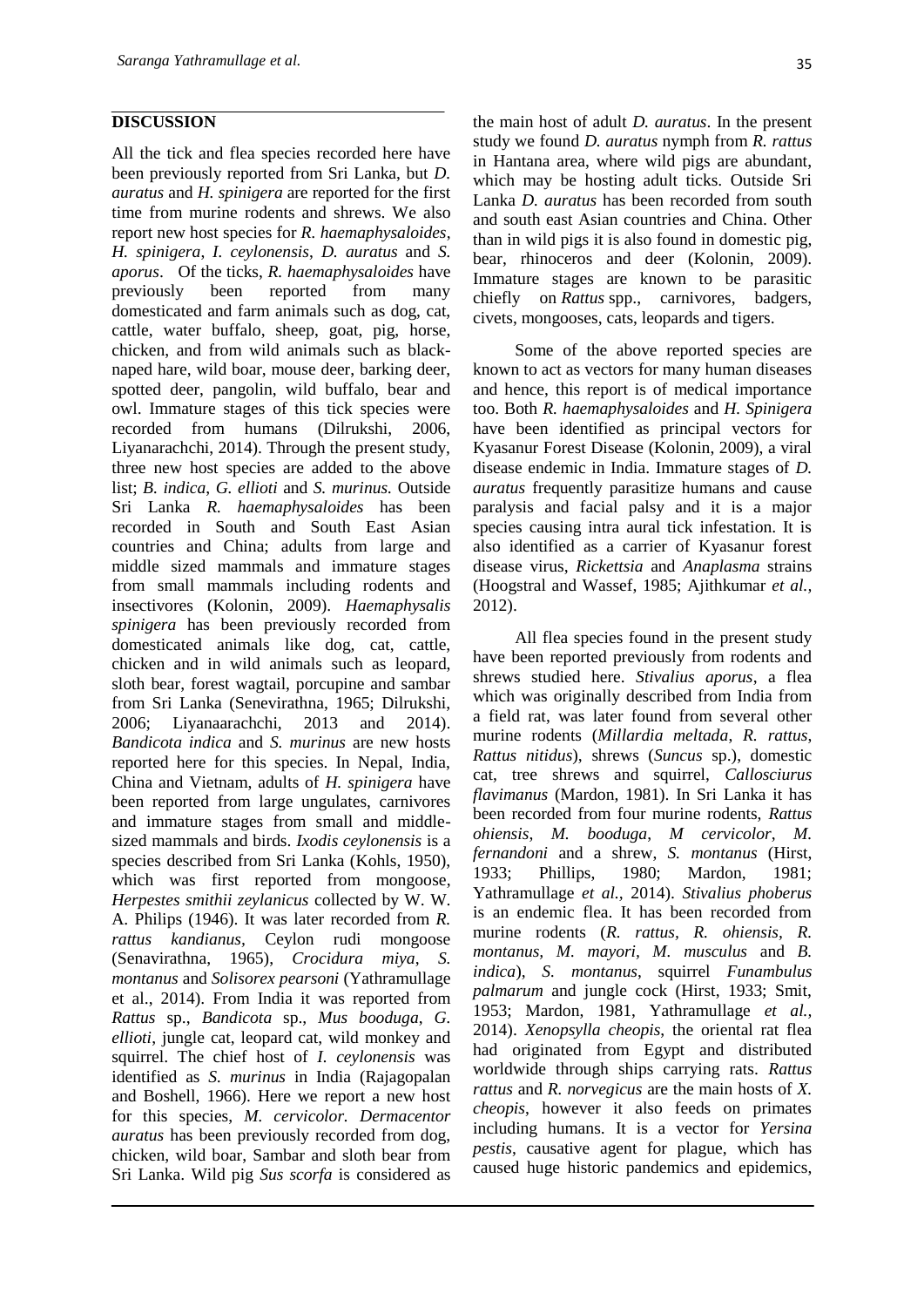still present in western United States of America and in parts of Asia and Africa. It is the main vector for *Rickettsia typhi*, the causative agent for Murine typhus and carries tapeworm of rats and mice, *H. diminuta* (rat tapeworm) and *Hymenolepis nana* (mouse tapeworm).

#### **ACKNOWLEDGEMENTS**

We gratefully acknowledge the financial support from the Higher Education for the Twenty First Century (HETC) Quality and Innovation grant (QIG), Window 3. We greatly appreciate the field assistance given by Ms. P.P.C. Hemamala, Ms.Umesha Dissanayake, Ms. Ama Pothuhera, Mr. Buddhika Eakanayake, Mr. Danushka Kumara, Mr. Asanka Kumara, Mr. Indunil Jayasekara, Mr. Kasun Liyanage, Ms. Janaki Rajamanthri, Mr. Aruni Gunarathne and Ms. Anushka Weerasinghe. We also thank Mr. Niroshan Samarasinghe and Mr. Gayan Hirimuthugoda for helping with photographing the parasites.

#### **REFERENCES**

- Ajithkumar, K.G., Ravindran, R., Ghosh S. (2012). *Dermacentor auratus* Supino, 1897 (Acarina, Ixodidae) reported from Wayanad, Kerala. *Indian Journal of Medical Research.* **135**: 435-436.
- Dilrukshi, P. R. M. P., Yasawardane, A. D. K. S. N., Amerasinghe, P. H., Amerasinghe, F. P. (2004). Human Otoacariasis: A retrospective study from an area of Sri Lanka. *Transactions of the Royal Society of Tropical Medicine and Hygiene*. **98**: 489-95.
- Dilrukshi, P.R.M.P. (2006). Taxonomic status of ticks in Sri Lanka. In: Bambaradeniya, C.N.B. (Ed.), *The Fauna of Sri Lanka*. The World Conservation Union (IUCN), Colombo, Sri Lanka, 65-69.
- Guglielmone, A.A., Robbins, R. G., Apanaskvich, D. A., Petney T. N., Estrada-Pena, A., Horak, I. G., Shawo, R., Barker, S. C. (2010). The Argasidae, Ixodidae and Nuttalliellidae (Acari: Ixodida) of the world: a list of valid species names. *Zootaxa* **2528**: 1-28.
- Halim, S.R., Weilgama, D.J., Perera, P.S.G.(1983). Ixodidae on goats in the dry zone of Sri Lanka. *Sri Lanka Veterinary Journal* **31 (1,2)**: 14-20.
- Hirst, L.F. (1933). A rat flea survey of Ceylon with brief discussion of recent work on rat species distribution in relation to Bubonic Plague in the East Indies. *Ceylon Journal of Science* **3 (1)**: 51- 113.
- Hoogstral, H., Wassef, H.Y. (1985). Dermacentorastrosignatus (Acari: Ixodoidea: Ixodidae): hosts and distribution in the Malay Peninsula, Indonesia, Borneo and southern

Philiphines. *Journal of Medical Entomology*. **22(6)**: 644-647.

- Hopkins, G.H.E., Rothschild, M. (1953*). An Illustrated Catalogue of the Rothschild Collection of Fleas (Siphonaptera) in the British Museum (Natural History).* vol I. British Museum, London. Pp. 362.
- Horak, I.G., Fourie, L.J., Braack, L.E.O. (2005). Small mammals as hosts of immature ixodid ticks. *Onderstepoort Journal of Veterinary Research*. **72**: 255-261.
- Iyengar, R. (1973). *The Siphonaptera of the Indian Sub region*, Oriental Insects. vol. III. Association for the Study of Oriental Insects, Delhi, India Pp. 102.
- Kirwan, I.M.S., Lieut, C.E. (1953). Tick on the upper eye lid. *The British Journal of Opthalmology.* 659- 661.
- Kohls, G.M. (1950). Two new species of ticks from Ceylon. *Journal of Parasitology* **36 (4)**: 319-321.
- Kolonin, G.V. (2009). Fauna of Ixodid Ticks of the World [\(http://www.Kolonin.org\).A](http://www.kolonin.org)./)ccessed on February 11, 2015.
- Liyanarachchi, D.R., Jinadasa H.R.N., Dilrukshi P. R.M.P., Rajapakse, R.P.V.J. (2013). Epidemiological study on Ticks in farm animals in Selected areas of Sri Lanka. *Tropical Agricultural Research*. **24 (4)**: 336-346
- Liyanarachchi, D., Rajakaruna, R.S., Dikkumbura, A.W., Rajapakse, R.P.V.J. (2014). Ticks infesting wild and domestic animals and humans of Sri Lanka with new host records, *ActaTropica*. **142**: 64-70.
- Mardon, D.K. (1981). *An Illustrated Catalogue of the Rothschild Collection of Fleas in the British Museum.*vol VI. British Museum (Natural History), London. Pp. 298.
- Mullen, G., Durden, L. (2002). *Medical and Veterinary Entomology*. Elsevier Academic Press. Pp. 610.
- Phillips, W.W.A. (1980). *Manual of Mammals of Sri Lanka*. Wildlife and Nature Protection Society of Sri Lanka. Pp. 389.
- Radostits, O. M., Gay, C. C., Hinchcliff, K. W. and Constable, P. D. (2006). *A text book of diseases of cattle, sheep, goats, pigs and Horses.* 10<sup>th</sup> edition. Elsevier. Pp. 2156.
- Rajagopalan, P.K. and Boshell, M.J. (1966). Hosts and life cycle of *Ixodis ceylonensis* Kohls, 1950, with descriptions of its male, nymph and larva. *Journal of Parasitology* **52 (3)**: 1203-1209.
- Seneviratna, P. (1965). The Ixodoidea (ticks) of Ceylon. *Ceylon Veterinary Journal*. **13 (2)**: 28-45.
- Smit, F.G.A.M. (1953). Some new records of fleas from Ceylon, with the description of a new species of *Nosopsyllus*. *Ceylon Journal of Science* (B) **25 (2)**: 149-153.
- Somayaji, K. S. G., Rajeshwari, A. (2007). Human otoacariasis. *Indian Journal of otolaryngology and Head &Neck Surgery* **59**: 237-239.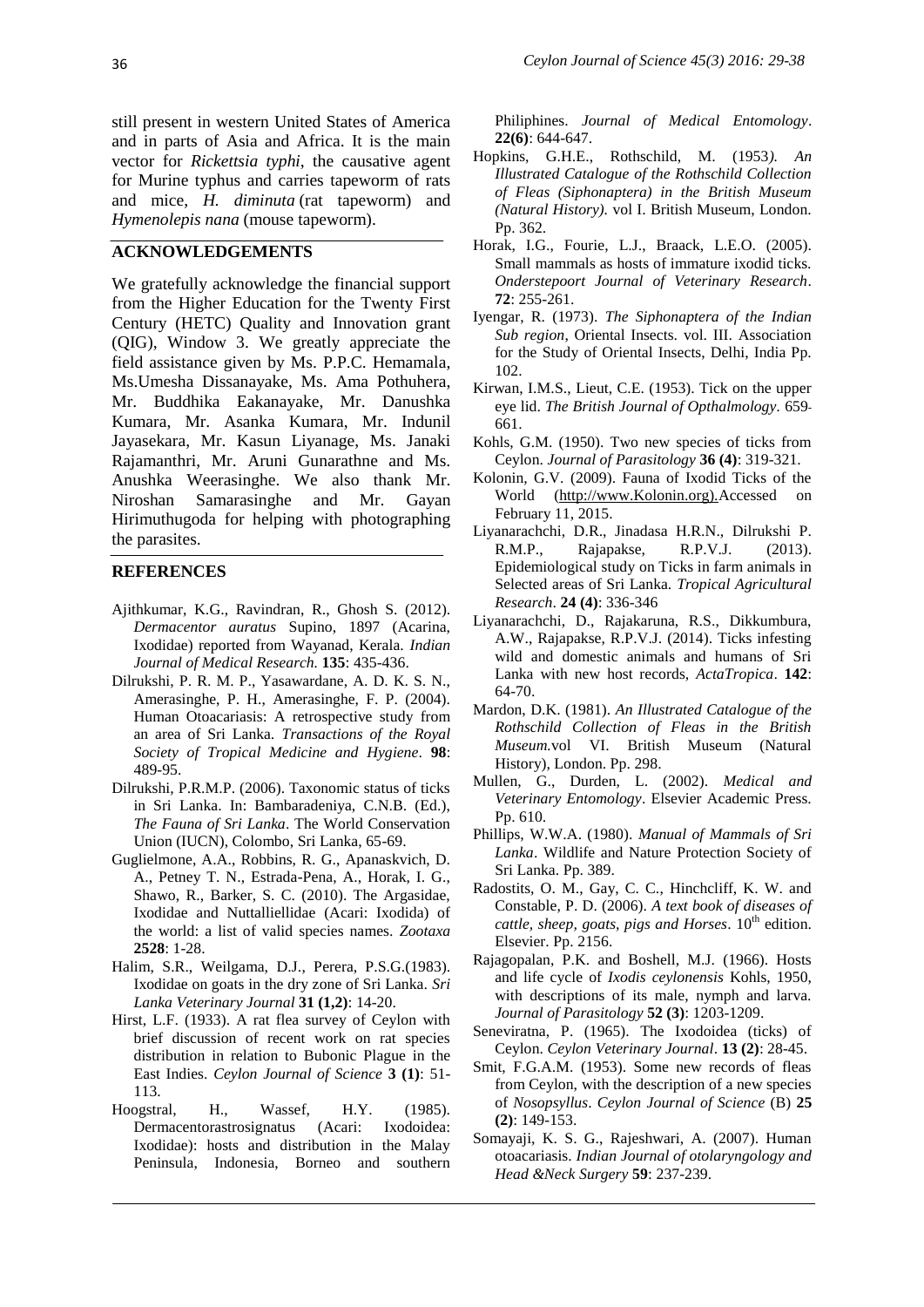- Stenseth, N.C., Atshabar, B.B., Begon, M., Belmain, S.R., Bertherat, E., Carniel, E., Gage, K.L., Leirs, H., Rahalison, L.(2008). Plague: past, present, and future. *PLoS Med*. **5 (1)**, 9-13.
- Thompson, G.B. (1938). A census of the ectoparasites of some Ceylon rats. *Journal of Animal Ecology* **7** (1): 71-73.
- Trapido, M. Varma, M.G.R. Rajagopalan, P.K., Singh, K.R.P., Rebelio, M.J.A. (1964). Guide to the identification of all stages of *Haemaphysalis* ticks of South India. *Bulletin of Entemological Research* **55**: 249-270.
- Walker, J.B., Keirans, J.E., Horak, I.G. (2000). *The Genus Rhipicephalus (Acari, Ixodidae). A Guide to the Brown Ticks of the World.* Cambridge University Press. Pp. 655.
- Yathramullage, S., Meegaskumbura, M. & Meegaskumbura, S. (2014). Record of five new endemic small mammal hosts for four ectoparasite species from Sri Lanka. *Journal of Asia-Pacific Entomology* **15(1)**: 473-476.

**Appendix 1.** Site wise distribution of small mammals and their ectoparasites of Kurunegala district.

| <b>Site (Number of</b><br>small mammals<br>captured) | <b>Species of small</b><br>mammal (Number<br>captured) | Species of ticks (No of host<br>infested) | <b>Species of fleas (Number</b><br>of hosts infested) |
|------------------------------------------------------|--------------------------------------------------------|-------------------------------------------|-------------------------------------------------------|
| Bogollagama (20)                                     | $R.$ rattus $(19)$                                     | R. haemaphysaloides (2)                   |                                                       |
|                                                      |                                                        |                                           | $X.$ cheopis $(5)$                                    |
|                                                      | $B.$ bengalensis $(1)$                                 |                                           |                                                       |
| Epalawa (13)                                         | $R.$ rattus $(9)$                                      |                                           | $X.$ cheopis $(1)$                                    |
|                                                      | $S.$ murinus $(3)$                                     | R. haemaphysaloides (1)                   |                                                       |
|                                                      | M. cervicolo $r(1)$                                    |                                           |                                                       |
| Herathgama (19)                                      | $R.$ rattus $(19)$                                     | R. haemaphysaloides (3)                   |                                                       |
| Kiwlegedara (16)                                     | $R.$ rattus $(10)$                                     | R. haemaphysaloides (1)                   |                                                       |
|                                                      | $S.$ murinus $(1)$                                     | $H.$ spinigera $(1)$                      |                                                       |
|                                                      | B. bengalensis (3)                                     |                                           |                                                       |
|                                                      | M. cervicolor (2)                                      |                                           |                                                       |
| Malliyagoda (7)                                      | $R.$ rattus $(1)$                                      |                                           |                                                       |
|                                                      | S. murinus (2)                                         |                                           |                                                       |
|                                                      | $B.$ indica $(2)$                                      |                                           |                                                       |
|                                                      | B. bengalensis (2)                                     |                                           |                                                       |
| Minhettiya (25)                                      | $R.$ rattus $(22)$                                     | R. haemaphysaloides (11)                  |                                                       |
|                                                      | $S.$ murinus $(3)$                                     | R. haemaphysaloides (2)                   |                                                       |
| Polgahawela (10)                                     | $R.$ rattus $(6)$                                      |                                           | $X.$ cheopis $(1)$                                    |
|                                                      | S. murinus (1)                                         | Haemaphysalis larva (1)                   |                                                       |
|                                                      | $B.$ indica $(2)$                                      | R. haemaphysaloides (1)                   |                                                       |
|                                                      | B. bengalensis (1)                                     |                                           |                                                       |
| Udawela (21)                                         | R. rattus (12)                                         | R. haemaphysaloides (1)                   |                                                       |
|                                                      | $S.$ murinus $(1)$                                     | R. haemaphysaloides (1)                   |                                                       |
|                                                      | B.~indica(5)                                           | R. haemaphysaloides (2)                   |                                                       |
|                                                      | $M.$ cervicolor $(1)$                                  |                                           |                                                       |
|                                                      | $M.$ musculus $(2)$                                    |                                           |                                                       |